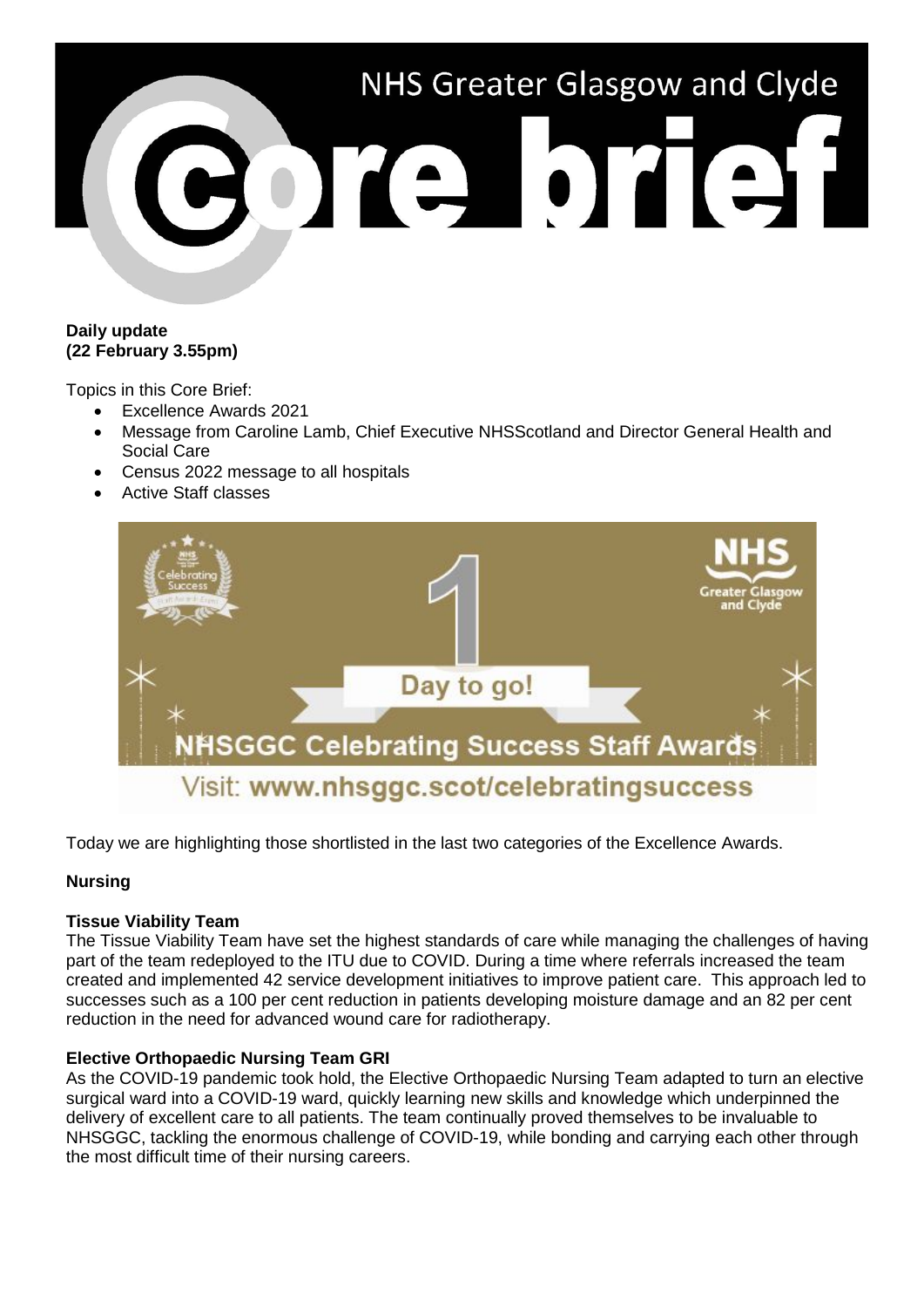## **Ward 5C and D nursing staff QEUH-Infectious Diseases**

In January 2020, it became clear to the infectious diseases inpatient service at ward 5C of QEUH, that they would need to be prepared to manage potentially significant numbers of patients with COVID-19. The infectious diseases nursing staff, put patient's health before their own before it was clear just what the impact of COVID-19 would be, while helping to inform the patient pathways and clinical care for the first COVID-19 patients, while emotionally supporting isolated patients and their families.

## **Gorbals Health Centre Treatment Room Nursing Team**

The team at the Gorbals Health Centre Treatment Room, particularly Gayle, provided an exceptional treatment plan for a patient, who believed she was facing a possible amputation because of damage to her legs. This transformed her quality of life in just 12 weeks, following four years of frustration and trying to manage pain.

### **Volunteer**

### **RAH Volunteer COVID Response Team**

At the height of the COVID-19 restrictions, the RAH Volunteer COVID Response Team played a crucial role in delivering essential items to inpatients, with visiting restricted.

The Befrienders service has supported patients and their loved ones throughout the pandemic, with volunteers being continually praised for their reassuring and caring nature, hard work and professional manner, at a time when the community needed them most.

### **R&R Hubs Volunteers**

Staff R&R Hubs were set up at the start of the pandemic to support staff and help them unwind from the pressures they were facing as frontline workers. Volunteers organised by the Volunteering Service, including 100 volunteer airline staff from 'Project Wingman', joined staff in operating the Hubs 24/7, providing a friendly ear and cup of tea whenever needed.

### **Chiara Galimberti**

Chiara came forward as one of the first COVID Pandemic Response Volunteers to offer support to NHSGGC in March 2020. Chiara, who is from the North of Italy had watched the catastrophic impact of the pandemic there and wanted to help as a thank you to the people of Scotland for their hospitality.

Chiara has become a key member of the RAH Pandemic Support Volunteer team supporting staff and patients and did all this while not being able to see her family for 18 months.

Don't forget you can tune in and watch the ceremony tomorrow (Wednesday 23 February) night at 7pm, visit: [www.nhsggc.scot/celebratingsuccess](http://www.nhsggc.scot/celebratingsuccess)

### **Message from Caroline Lamb, Chief Executive NHSScotland and Director General Health and Social Care**

The fifth annual [Digital Health and Care Awards](https://events.holyrood.com/event/digital-health-and-care-awards-2022/) are taking place in Edinburgh tonight (Tuesday 22 February 2022). These awards will recognise the enormous effort and innovation of our digital teams over the last year.

I want to take the opportunity to wish all those shortlisted well for the awards ceremony. Each and every one of you has shown incredible innovation in the work you do and how you care for people. As a judge I saw many excellent examples that didn't make it onto the shortlist and I want to thank you all for your commitment and creativity. What has been achieved in the digital field across health and social care in recent times is unprecedented.

The work that has been done has helped to shape the course of how our services are provided and how they are meeting the challenges and opportunities that we face.

As we look ahead and begin to work through the backlogs, we will continue to build and develop our digital services.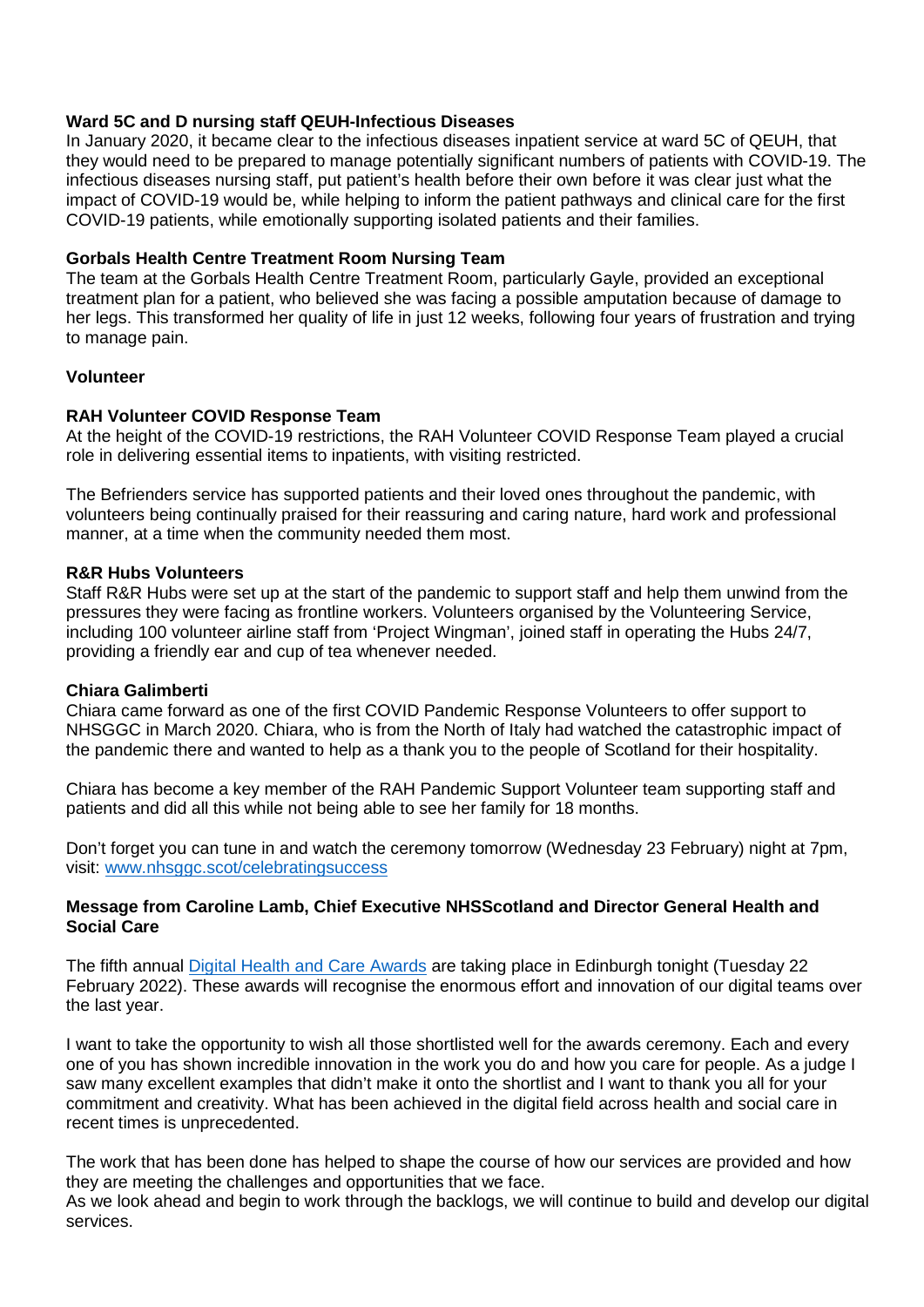To this end, the [Digital Health and Care Strategy](https://www.gov.scot/publications/scotlands-digital-health-care-strategy/) was updated in October last year and sets out the key priority areas that we need to take forward. These include: an increased focus on enabling digital inclusion and access to services; building our digital leadership and workforce skills and capabilities; building the foundations and infrastructure to increase resilience across services and traditional boundaries and; ensuring that we make better use of data.

I know you will join me in congratulating each and every one who was nominated.

Once again, I would also like to say thank you to all those who have done so much to put us on the digital front foot as we continue to support health and social care across Scotland.

[Click here](https://events.holyrood.com/event/digital-health-and-care-awards-2022/) to view a full list of shortlisted nominations for the Digital Health and Care Awards.

#### **Census 2022 message to all hospitals**

When it is time for the national Census to be undertaken, our approach for enumerating residents of communal establishments is to courier deliver packs of individual questionnaires for them to complete, as well as a communal establishment questionnaire which contains a small number of questions about the nature of the establishment and those who live there. Our Census Area Managers are acting as a point of contact for communal establishment managers, to provide support and answer any queries managers may have.

Census packs will be delivered to all communal establishments between 28 February and 4 March, by courier. When these arrive, we'd ask that a manager or other such person distribute an individual questionnaire to anyone that usually resides at the establishment (that is someone who has lived there or will live there for at least six (6) months). CE managers are also responsible for assisting with the completion of a questionnaire for anyone under the age of 16 or who is otherwise incapable of doing so, or arranging for another person to complete on their behalf. All questionnaires (both for individuals and the establishment questionnaire) can be completed online.

Our Census Area Managers will be in touch with establishments directly around Census day itself, to answer any queries and provide support to communal establishment managers.

Any completed paper questionnaires will be collected by a courier between 4-15 April, and our Census Area Managers will be in touch with establishments individually to advise the collection date closer to the time.

### **Active Staff classes**

We are pleased to announce that we are now able to offer Active Staff classes for March 2022, available to book via our website: [ActiveStaff2022](https://link.webropol.com/s/ActiveStaffRegistationFormJanFeb2022)



Including outdoor Bootcamp sessions (unfortunately indoor activities and classes are still suspended) spread over Gartnavel, Leverndale, New Victoria, QEUH and Stobhill sites and open to all fitness levels, we hope you can come join the fun, get fitter and enjoy the fresh air with seven classes to choose from.

We look forward to seeing you and we've put together some helpful [guidance](https://www.nhsggc.org.uk/working-with-us/staff-communications/staff-health-wellbeing/active-staff/re-opening-of-your-active-staff-activities/) on our website to read in advance of making any bookings for our outdoor classes.

Don't forget, Active Staff is also online. You can access seven live classes per week, Monday – Thursday, with a mixture of live early morning and evening classes streamed by a team of instructors over Microsoft [Teams](https://www.microsoft.com/en-gb/microsoft-teams/download-app) to the comfort of your home we hope we have [something on offer](https://www.nhsggc.org.uk/working-with-us/staff-communications/staff-health-wellbeing/active-staff/active-sites/classes-and-activities/) for all levels and for you to enjoy.